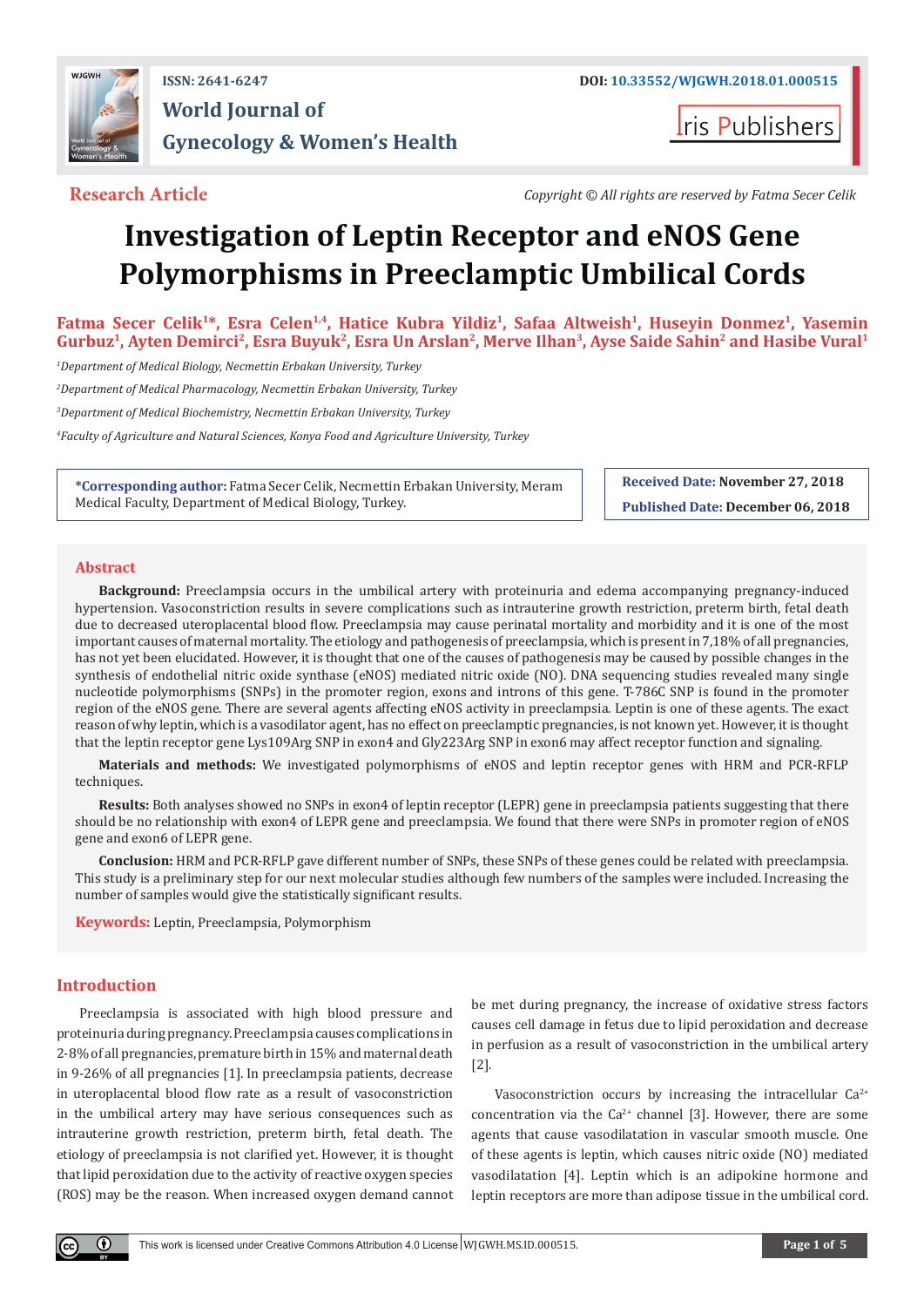This situation suggests that there should be an important function of leptin and leptin receptors in pregnancy. Several mutations have been identified in the leptin receptor gene. Any mutation in the leptin receptor gene may result in a defective signal transduction. Leptin in the target tissue could not fully perform its task. Most of these mutations result in early onset of obesity, hyperphagia and infertility [5].

The NOS enzyme catalyzes the NO formation reaction as a result of the interaction of L-arginine with the terminal guanidino nitrogen group and molecular oxygen. The eNOS and nNOS isoforms are active when the calcium-calmodulin complex in the cell is bound to the enzyme. Therefore, NOS activity is associated with intracellular calcium level. On the other hand, iNOS always has a firmly bound calmodulin. Therefore, the activity of the iNOS isoform is independent of the calcium level and the enzyme is always in a position to be active [6].

The R223Q polymorphism (rs1137101), one of the LEPR polymorphisms, is formed by the change of arginine to glutamine in codon 223 of exon6. There is a variety of information in the literature about the link between obesity and this polymorphism [7]. Leptin sensitivity in humans is thought to be related to variations in leptin or leptin receptor genes. Polymorphism in leptin receptor genes has not been shown to be associated with hypertension but leptin gene polymorphism has been reported to be associated with hypertension risk [8]. Another LEPR polymorphism is the R109K (rs1137100) polymorphism in codon 109 of exon 4. There are studies showing that obesity and sugar preference are associated with genetic variations. The first report of these was shown by Mizuta et al. [9]. In this study, LEPR Arg223Gln, LEPR Arg109Lys and eNOS -786T>C polymorphisms were investigated in normal and preeclamptic cord tissues.

#### **Materials and Methods**

#### **Samples**

Normal and preeclamptic pregnant women between the ages of 18-45 gave birth at in Necmettin Erbakan University, Meram Faculty of Medicine, Department of Obstetrics Gynecology (Medical Faculty Dean's Office Ethics Committee approval number is 2018/1273). After delivery, 10-15 cm sections were taken from umbilical cords and put directly into cold Krebs-Henseleit (KHS) solution (NaCl: 119mM, KCl: 4,7mM, MgSO<sub>4,</sub>7H2O: 1,5mM, KH<sub>2</sub>PO<sub>4</sub>:  $1,2$ mM, CaCl<sub>2</sub>.6H<sub>2</sub>O: 2,5mM, NaHCO<sub>3</sub>: 25mM, Glucose: 11Mm). The umbilical cord samples were stored at +4 °C until used for the experiments. DNA samples isolated from healthy individuals were used as positive control samples.

#### **DNA isolation**

The tissues were homogenized with liquid nitrogen. Homogenized tissues were filled with 2X lysis buffer (10X Lysis buffer: 770mM  $NH_4$ Cl, 10mM EDTA, 46mM  $KHCO_3$ ) up to 15ml and were thoroughly mixed for 10 minutes. The tubes were kept on ice for 30 minutes and then centrifuged at 3000 rpm for 10 minutes at +4ºC. The supernatant phase was discarded. 0,75ml of SALT/EDTA (75mM NaCl, 25 mM EDTA) was added onto pellet and vortexed thoroughly. Then, 0,075ml 10% SDS solution, 37,5μl Proteinase K (10mg/ml) was added and the samples were incubated at 55 °C for 3 hours. 0,75ml phenol (pH 8.0) was added into the tube. The mixture was mixed for 20 seconds and then inverted for 5 minutes. The tubes were centrifuged at 3000rpm for 10min at +4 °C. After centrifugation, the supernatant phase was taken into new sterile tubes and 0,75 ml phenol chloroform: isoamyl alcohol (25:24:1) was added. The mixture was mixed for 20 seconds and then inverted for 5 minutes. The tubes were centrifuged at 3000rpm for 10 min at  $+4$  °C. At the end of the centrifugation, supernatant phase in the tubes was taken into new tubes and 1/10 of NaAc were added to the supernatant. 95% ethanol was added twice as much as the current volume. The precipitated DNA was taken into the new tube with the glass rod. The pellet was dried to remove the alcohol. The pellet was diluted with distilled water before use.

#### **High resolution melting (HRM) curve analysis**

The real-time PCR-based HRM technique was used to detect the polymorphisms of the interested genes. Briefly, 50ng DNA samples isolated from each group, 10µl of 2X HRM mixture, 50µl forward  $p$ rimer, 50 $\mu$ l reverse  $p$ rimer and d $H_2O$  until 20 $\mu$ l were mixed. The reaction mixtures were placed on the PCR System/BioRad CFX Connect and the HRM protocol consisting of denaturation, amplification and melting steps were applied. The denaturation stage was carried out at 95 °C for 10 minutes and the temperature required for the primers to attach to the target site was chosen as 60 °C. The polymerization of the complementary DNA was performed at 72 °C. The cycle consisting of successive application of these three different temperatures was repeated for 40 times. Following PCR amplification, high-resolution melting was performed: heated to 95 °C for 30 seconds and then cooled to 60 °C for 1 minute and performed from 65 °C to 95 °C, rising at 0.2 °C/s. The graphs were analyzed in the BioRad Precision Melt Analysis program to analyze the possible polymorphisms. In this study, primers belonging to the exon6, exon4 of LEPR gene and the promoter region of eNOS gene are shown in (Tables 1 & 2).

**Table 1:** Primers and PCR product lengths of the promoter region of the exon6, exon4 and eNOS gene of the OBRb gene.

| <b>Polymorphisms</b> | <b>Forward</b><br>$(5' \rightarrow 3')$           | Reverse $(5' \rightarrow 3')$                   | Length            |
|----------------------|---------------------------------------------------|-------------------------------------------------|-------------------|
| LEPR Gln223Arg       | <b>ACCCTTTA</b><br>AGCTGGGTGT<br><b>CCCAAATAG</b> | <b>AGCTAGCAAATAT</b><br><b>TTTTGTAAGCAATT</b>   | $416$ bp          |
| LEPR Lys109Arg       | AACCTATGACT<br><b>ACTTCCTTTTGCC</b>               | AAACTAAAGAATT<br><b>TACTGTTGAA</b><br>ACAAATGGC | 230 <sub>bp</sub> |
| eNOS-786T>C          | ATGCTCCCA<br>CCAGGGCATCA                          | <b>GTCCTTGAGTC</b><br>TGACATTAGGG               | 236 <sub>bp</sub> |

**Table 2:** Comparison of the results of HRM and PCR-RFLP analysis.

| <b>Genes</b> | <b>HRM Results</b> |          | <b>PCR-RFLP Results</b> |    |        |
|--------------|--------------------|----------|-------------------------|----|--------|
|              | $SNP (+)$          | $SNP(-)$ | HM-WT                   | HT | $HM-M$ |
| LEPR109      |                    |          |                         |    |        |
| LEPR223      |                    |          |                         |    |        |
| eNOS         |                    |          |                         |    |        |

WT: wild type, MT: mutant type, HT: heterozygous type, HM: homozygous type.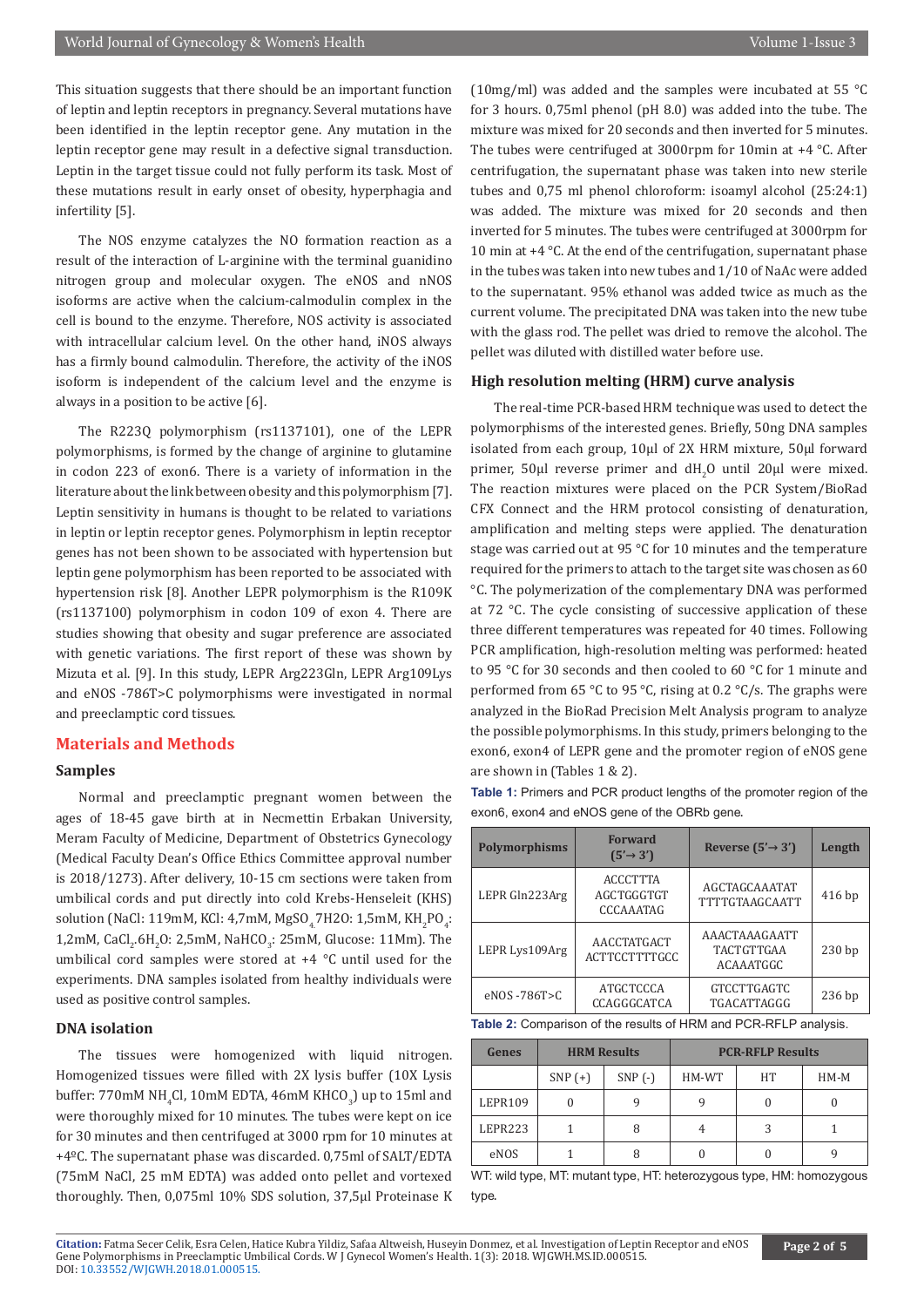#### **PCR-RFLP analysis**

For polymorphism analysis with PCR-RFLP, the target gene sequences were amplified by Polymerase Chain Reaction (PCR) using primers which were also used in HRM analysis to cover each target mutation. All PCR reactions were run with 50ng of DNA and  $25\mu$ l of PCR mix (1X PCR buffer, 200 $\mu$ M dNTP, 1,5 mM MgCl $_2$ , 0,025 U Taq DNA polymerase, 5 pmol forward and reverse primer). Samples were runned to 35 cycles of PCR protocol for 5 minutes at 95 °C for pre-denaturation, 30sec at 94 °C, 30 seconds at appropriate primer binding temperature and 30 seconds at 72 °C. Then PCR samples were run on agarose 1% gel and genotyped by RFLP technique using the MspI and HaeIII restriction enzymes for each mutation. For this purpose, 10μl PCR sample was cut at appropriate temperature with

the appropriate restriction endonuclease enzyme covering each mutation site. Then, the samples were run on 2% agarose gel and genotyping was performed.

#### **Results**

#### **HRM analysis results**

HRM results showed that there was no change in A>G in exon4 of LEPR gene (Figure 1). In exon6 of LEPR gene, SNP was detected in one patient (Figure 2). The red arrow shows the SNP in that patient. The purple arrow in Figure 3 shows that there was SNP in one patient which is C>T change in the promoter region of eNOS gene.



**Citation:** Fatma Secer Celik, Esra Celen, Hatice Kubra Yildiz, Safaa Altweish, Huseyin Donmez, et al. Investigation of Leptin Receptor and eNOS Gen[e Polymorphisms in Preeclamptic Um](http://dx.doi.org/10.33552/WJGWH.2018.01.000515)bilical Cords. W J Gynecol Women's Health. 1(3): 2018. WJGWH.MS.ID.000515. DOI: 10.33552/WJGWH.2018.01.000515.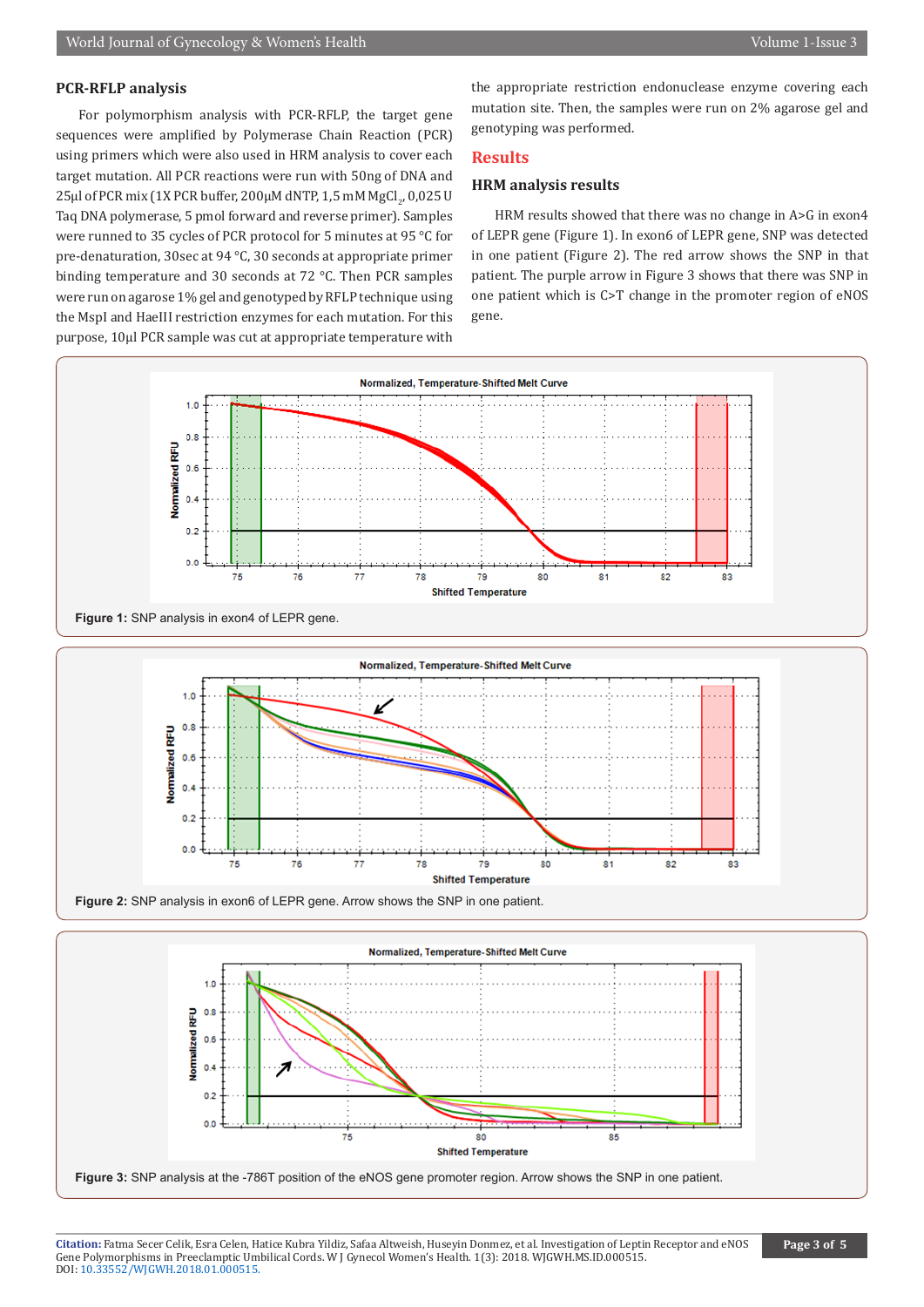#### **PCR-RFLP analysis results**



M: Marker, H: Healty Cord Artery, P: Preeclamptic Cord Artery, C: Control Blood Samples

**Figure 4:** Agarose gel image of PCR products for primers used for LEPR exon6.



M: Marker, H: Healty Cord Artery, P: Preeclamptic Cord Artery, C: Control Blood Samples

**Figure 5:** Agarose gel image of the fragments by restriction endonuclease enzyme digestion of the PCR products of LEPR exon6.



**Figure 6:** Agarose gel image of PCR products belonging to primers used for SNP in LEPR exon4.



The lengths of the regions synthesized by specific primers of the polymorphism of rs1137101 found in LEPR exon6 was determined to be 416bp. All of the samples obtained from 3 positive controls, 3 healthy cord and 3 preeclamptic cord tissues successfully. Then, SNP analysis was performed by the restriction enzyme digestion

which we used specifically for this region. As a result, one healthy cord tissue, one preeclamptic cord tissue and one control sample were digested by restriction enzyme. So, these samples were heterozygous for that region. One positive control sample was also digested and it was homozygous for that region as shown in Figures 4-7. The sizes of fragments as heterozygous is 416bp, 292bp and 124bp. The sizes of homozygous fragments are 295bp and 124bp.

The length of the PCR product for the primers used for SNP in exon4 of LEPR gene was found to be 159bp. Then the result of the restriction enzyme digestion, samples were uncut. The length of the PCR product for the primers used for SNP in the promoter region of eNOS gene was 237bp. As a result of the restriction enzyme digestion, no sample was cut, so we suggested that there was no SNP in this gene.

#### **Discussion**

In this study, we isolated DNA samples from 3 healthy cord tissues, 3 preeclamptic cord tissues and 3 healthy blood sample as positive control and investigated the polymorphisms in leptin receptor and eNOS genes. In order to evaluate the polymorphisms, we used HRM and PCR-RFLP techniques. HRM analysis was used because it is relatively affordable, rapid and sensitive method. In literature, there are many studies which used HRM technique for SNP analysis [10]. In this study, HRM analysis was performed in order to validate the PCR-RFLP results. In the result of HRM analysis, different genotypes give different denaturation patterns. Because of different homo- and heteroduplex forms complex curves are formed. Homozygous and heterozygous samples could be differentiated by this method [11]. The results of HRM analysis and PCR-RFLP showed different mutation patterns. This difference could be originated from sensitivity degrees of the methods. HRM analysis is more sensitive than PCR-RFLP method and PCR-RFLP method have more steps to be optimized.

HRM results suggest that SNPs in eNOS gene promoter and exon6 of LEPR could be related with preeclampsia. There was no SNP detected in exon4 of leptin receptor gene in preeclampsia patients. This result shows that this SNP is not related with preeclampsia. However, our sample number is not sufficient to suggest this relationship. The increase of the sample number will provide better understanding about the relationship between these SNPs and preeclampsia.

We detected LEPR Gln223Arg polymorphism but no LEPR Lys109Arg polymorphism in our study. Yang et al. showed that there is not a relationship between LEP G2548A and LEPR Gln223Arg polymorphisms in patients with gestational diabetes and normal glucose tolerance [12]. A meta-analysis investigated the relationship between LEPR gene polymorphisms and hypertension risk included a total of 5955 patients with hypertension and 3830 healthy controls. Accordingly, Gln223Arg polymorphism was found to be significantly higher in hypertensive patients than the control group but there was no statistically significant difference in Lys109Arg polymorphism [13]. In another study in North China, Liu et al. investigated whether the Lys109arg, Gln223Arg and Lys656Asn polymorphisms of LEPR gene have a role in the